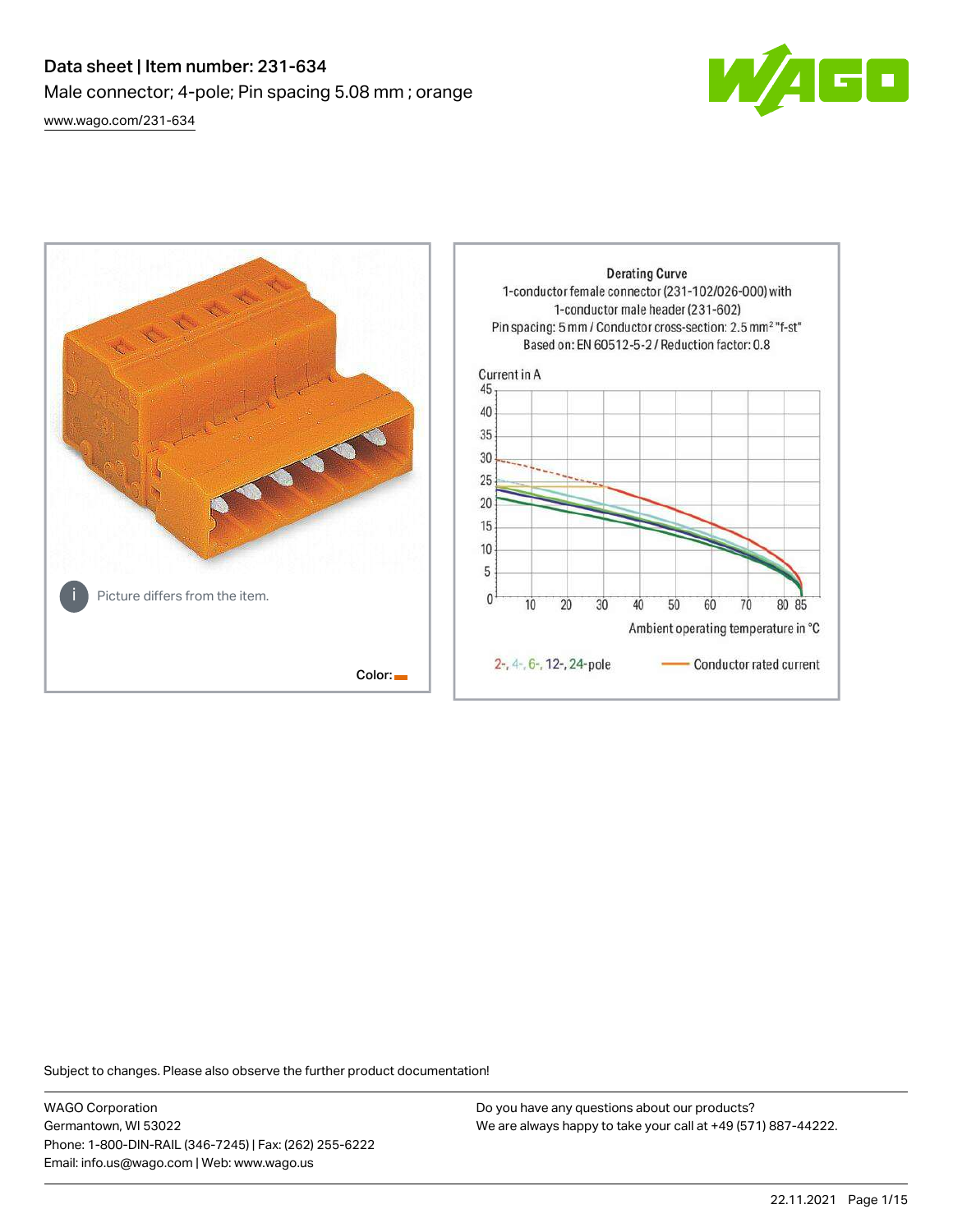[www.wago.com/231-634](http://www.wago.com/231-634)





```
L = (pole no. -1) x pin spacing +8.2 mm
```
 $L_1 = L - 1.7$  mm

```
L_2 = L - 1.2 mm
```
### Item description

- $\blacksquare$ Universal connection for all conductor types
- Easy cable pre-assembly and on-unit wiring via vertical and horizontal CAGE CLAMP<sup>®</sup> actuation  $\blacksquare$
- П For wire-to-wire and board-to-wire connections
- $\blacksquare$ Versions available with snap-in mounting feet or flanges for panel or through-panel mounting

Subject to changes. Please also observe the further product documentation!

WAGO Corporation Germantown, WI 53022 Phone: 1-800-DIN-RAIL (346-7245) | Fax: (262) 255-6222 Email: info.us@wago.com | Web: www.wago.us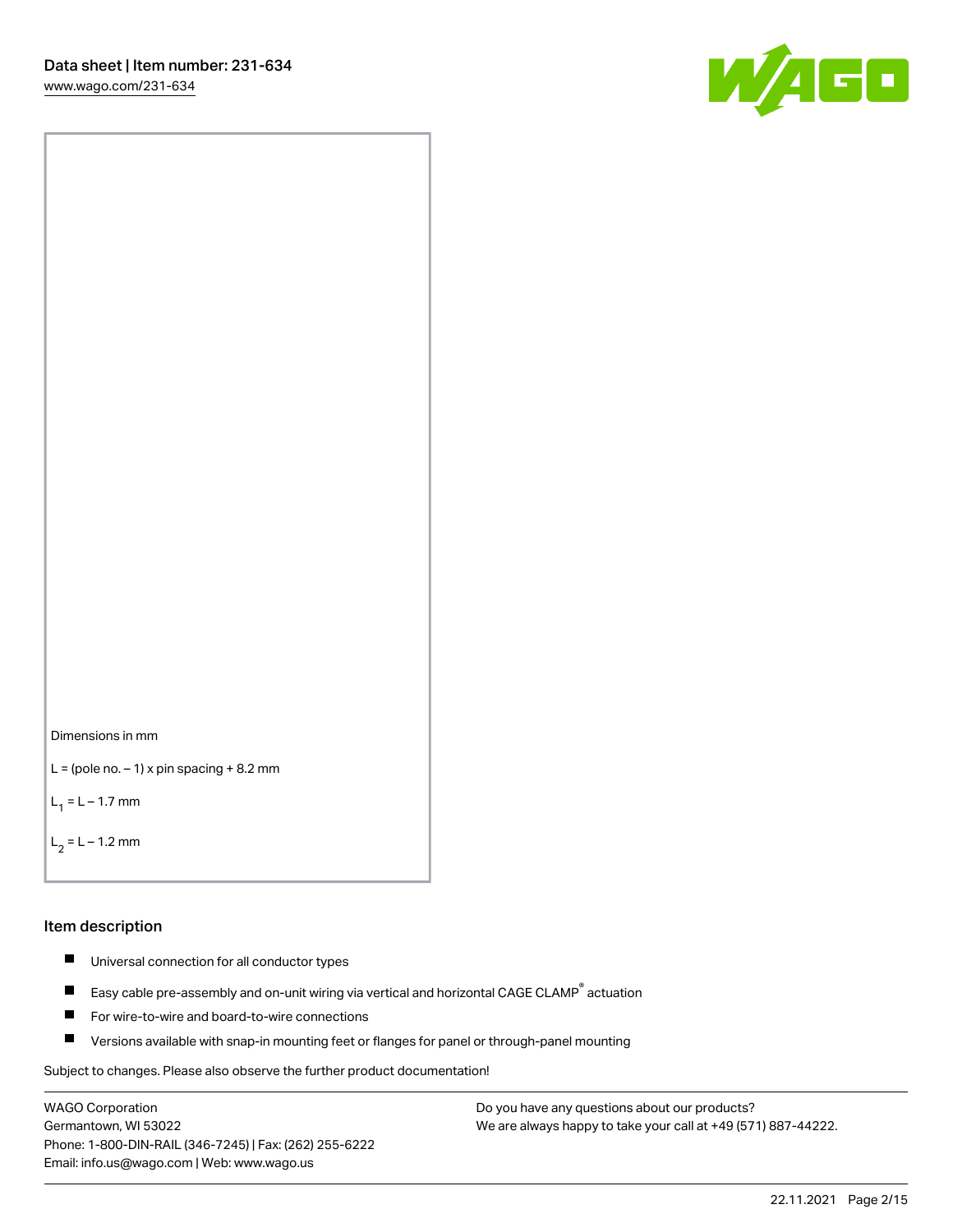$\blacksquare$ With coding fingers



### Data Notes

| Safety information 1 | The MCS-MULTI CONNECTION SYSTEM includes connectors<br>without breaking capacity in accordance with DIN EN 61984. When<br>used as intended, these connectors must not be connected<br>/disconnected when live or under load. The circuit design should<br>ensure header pins, which can be touched, are not live when<br>unmated. |
|----------------------|-----------------------------------------------------------------------------------------------------------------------------------------------------------------------------------------------------------------------------------------------------------------------------------------------------------------------------------|
| Variants:            | Other pole numbers<br>Gold-plated or partially gold-plated contact surfaces<br>Other versions (or variants) can be requested from WAGO Sales or<br>configured at https://configurator.wago.com/                                                                                                                                   |

# Electrical data

# IEC Approvals

| Ratings per                 | IEC/EN 60664-1                                                       |
|-----------------------------|----------------------------------------------------------------------|
| Rated voltage (III / 3)     | 320 V                                                                |
| Rated surge voltage (III/3) | 4 <sub>kV</sub>                                                      |
| Rated voltage (III/2)       | 320 V                                                                |
| Rated surge voltage (III/2) | 4 <sub>k</sub> V                                                     |
| Nominal voltage (II/2)      | 630 V                                                                |
| Rated surge voltage (II/2)  | 4 <sub>k</sub> V                                                     |
| Rated current               | 12A                                                                  |
| Legend (ratings)            | (III / 2) $\triangleq$ Overvoltage category III / Pollution degree 2 |

# UL Approvals

| Approvals per                  | UL 1059 |
|--------------------------------|---------|
| Rated voltage UL (Use Group B) | 300 V   |
| Rated current UL (Use Group B) | 15 A    |
| Rated voltage UL (Use Group D) | 300 V   |
| Rated current UL (Use Group D) | 10 A    |

# Ratings per UL

| Rated voltage UL 1977 | 600 V |
|-----------------------|-------|
| Rated current UL 1977 | . .   |

| <b>WAGO Corporation</b>                                | Do you have any questions about our products?                 |
|--------------------------------------------------------|---------------------------------------------------------------|
| Germantown. WI 53022                                   | We are always happy to take your call at +49 (571) 887-44222. |
| Phone: 1-800-DIN-RAIL (346-7245)   Fax: (262) 255-6222 |                                                               |
| Email: info.us@wago.com   Web: www.wago.us             |                                                               |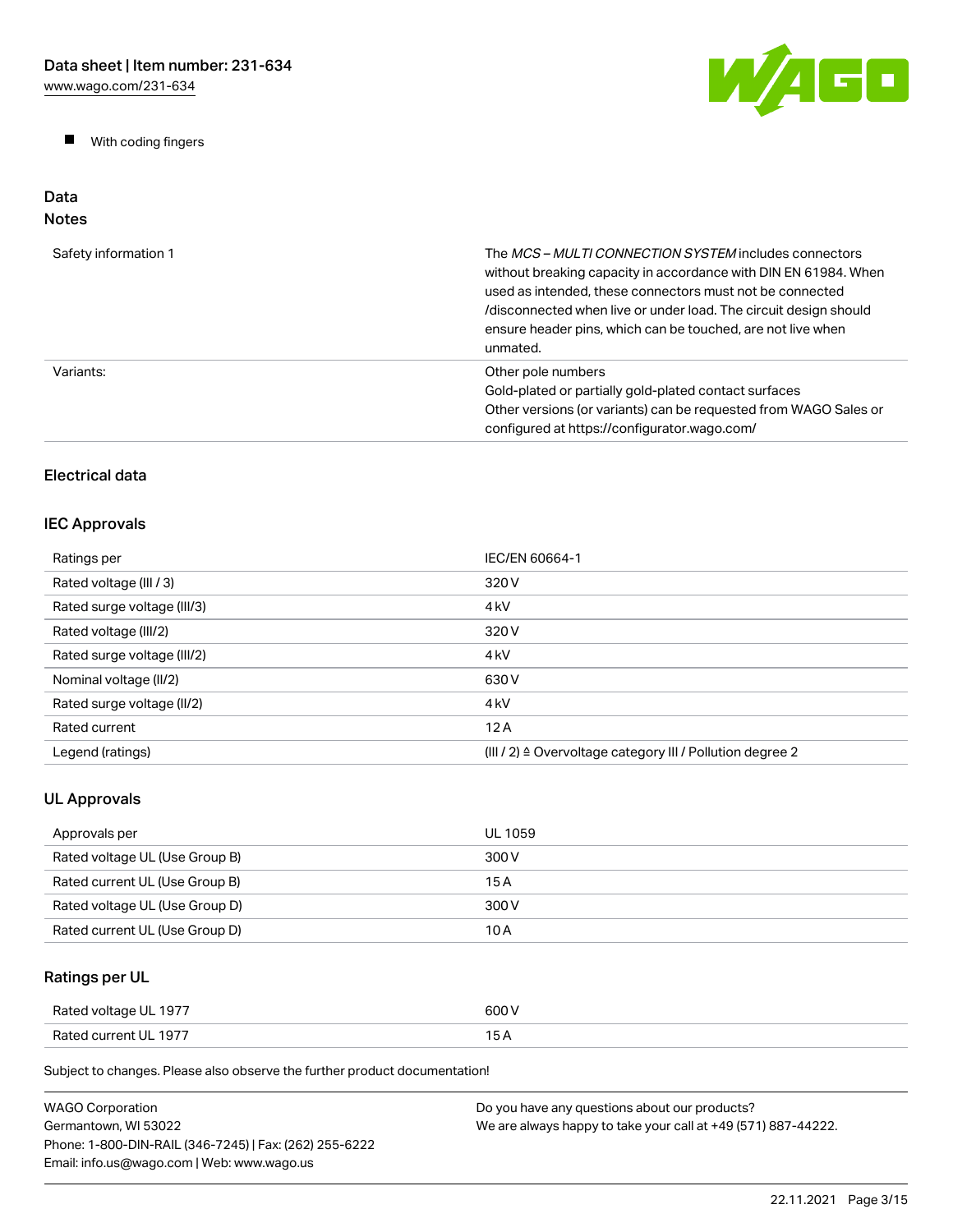

## CSA Approvals

| Approvals per                   | CSA   |
|---------------------------------|-------|
| Rated voltage CSA (Use Group B) | 300 V |
| Rated current CSA (Use Group B) | 15 A  |
| Rated voltage CSA (Use Group D) | 300 V |
| Rated current CSA (Use Group D) | 10 A  |

## Connection data

| Total number of connection points | 4 |
|-----------------------------------|---|
| Total number of potentials        | 4 |
| Number of connection types        |   |
| Number of levels                  |   |

### Connection 1

| Connection technology                             | CAGE CLAMP®                            |
|---------------------------------------------------|----------------------------------------|
| Actuation type                                    | Operating tool                         |
| Solid conductor                                   | $0.082.5$ mm <sup>2</sup> / 28  12 AWG |
| Fine-stranded conductor                           | $0.082.5$ mm <sup>2</sup> / 28  12 AWG |
| Fine-stranded conductor; with insulated ferrule   | $0.251.5$ mm <sup>2</sup>              |
| Fine-stranded conductor; with uninsulated ferrule | $0.252.5$ mm <sup>2</sup>              |
| Strip length                                      | $89$ mm / 0.31  0.35 inch              |
| Number of poles                                   | 4                                      |
| Conductor entry direction to mating direction     | 0°                                     |
|                                                   |                                        |

# Physical data

| Pin spacing | 5.08 mm / 0.2 inch    |
|-------------|-----------------------|
| Width       | 23.52 mm / 0.926 inch |
| Height      | 14.3 mm / 0.563 inch  |
| Depth       | 27.5 mm / 1.083 inch  |

# Plug-in connection

| Contact type (pluggable connector) | Male connector/plug |
|------------------------------------|---------------------|
| Connector (connection type)        | for conductor       |
| Mismating protection               | No.                 |
| Locking of plug-in connection      | Without             |

| <b>WAGO Corporation</b>                                | Do you have any questions about our products?                 |
|--------------------------------------------------------|---------------------------------------------------------------|
| Germantown, WI 53022                                   | We are always happy to take your call at +49 (571) 887-44222. |
| Phone: 1-800-DIN-RAIL (346-7245)   Fax: (262) 255-6222 |                                                               |
| Email: info.us@wago.com   Web: www.wago.us             |                                                               |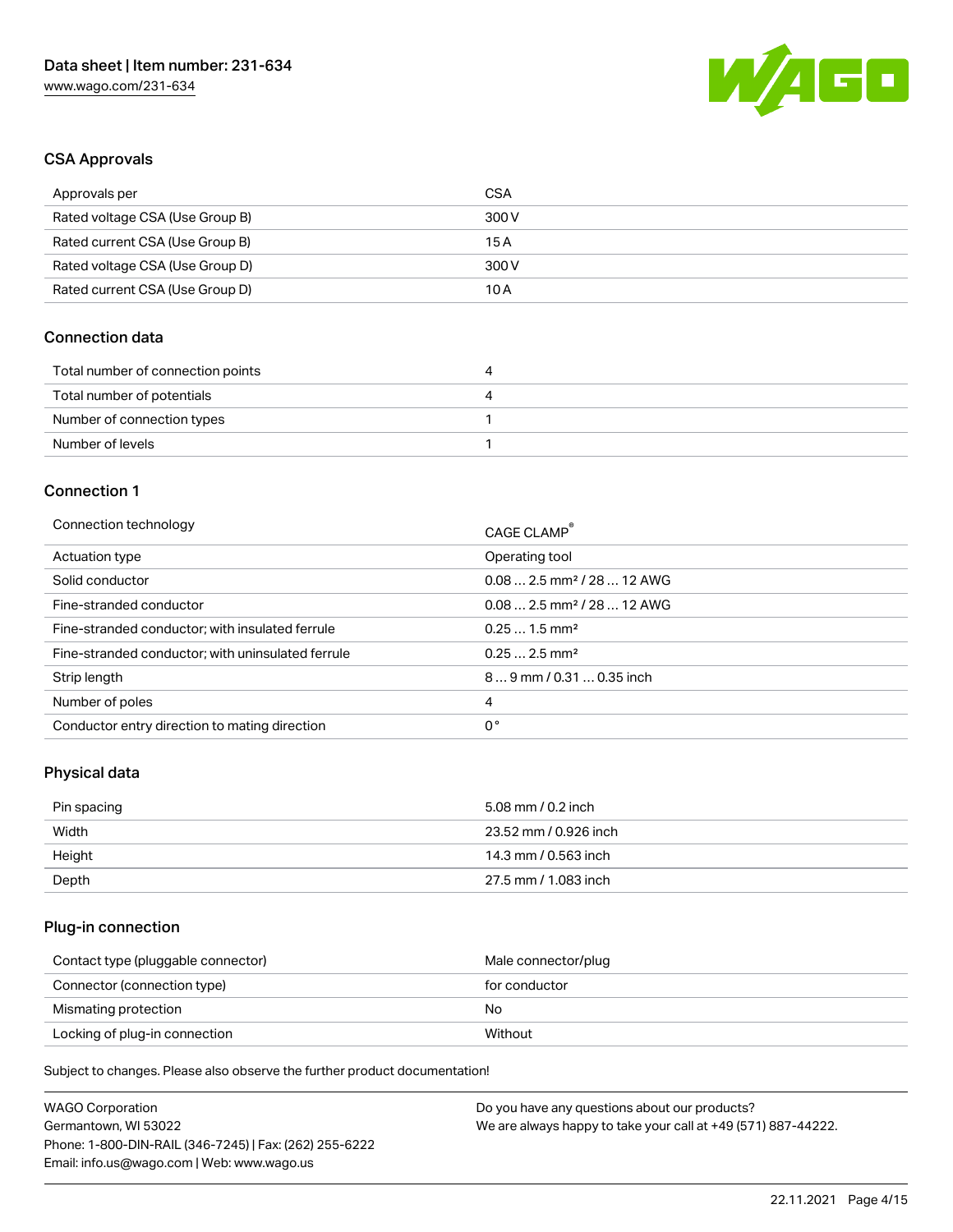

# Material data

| Color                       | orange                                |
|-----------------------------|---------------------------------------|
| Material group              |                                       |
| Insulation material         | Polyamide (PA66)                      |
| Flammability class per UL94 | V <sub>0</sub>                        |
| Clamping spring material    | Chrome nickel spring steel (CrNi)     |
| Contact material            | Electrolytic copper $(E_{\text{Cl}})$ |
| Contact plating             | tin-plated                            |
| Fire load                   | 0.11 MJ                               |
| Weight                      | 6.5 <sub>g</sub>                      |

## Environmental requirements

| Limit temperature range | $-60+100 °C$ |  |
|-------------------------|--------------|--|
|-------------------------|--------------|--|

## Commercial data

| <b>Product Group</b>  | 3 (Multi Conn. System) |
|-----------------------|------------------------|
| PU (SPU)              | 100 Stück              |
| Packaging type        | box                    |
| Country of origin     | <b>DE</b>              |
| <b>GTIN</b>           | 4044918259811          |
| Customs tariff number | 8536694040             |

# Approvals / Certificates

### Country specific Approvals

| Logo | Approval                                     | <b>Additional Approval Text</b> | Certificate<br>name |
|------|----------------------------------------------|---------------------------------|---------------------|
|      | <b>CB</b><br><b>DEKRA Certification B.V.</b> | IEC 61984                       | NL-39756            |
|      | <b>CSA</b><br>DEKRA Certification B.V.       | C <sub>22.2</sub>               | 1466354             |
| EMA  | <b>KEMA/KEUR</b><br>DEKRA Certification B.V. | EN 61984                        | 2190761.01          |

| <b>WAGO Corporation</b>                                | Do you have any questions about our products?                 |
|--------------------------------------------------------|---------------------------------------------------------------|
| Germantown, WI 53022                                   | We are always happy to take your call at +49 (571) 887-44222. |
| Phone: 1-800-DIN-RAIL (346-7245)   Fax: (262) 255-6222 |                                                               |
| Email: info.us@wago.com   Web: www.wago.us             |                                                               |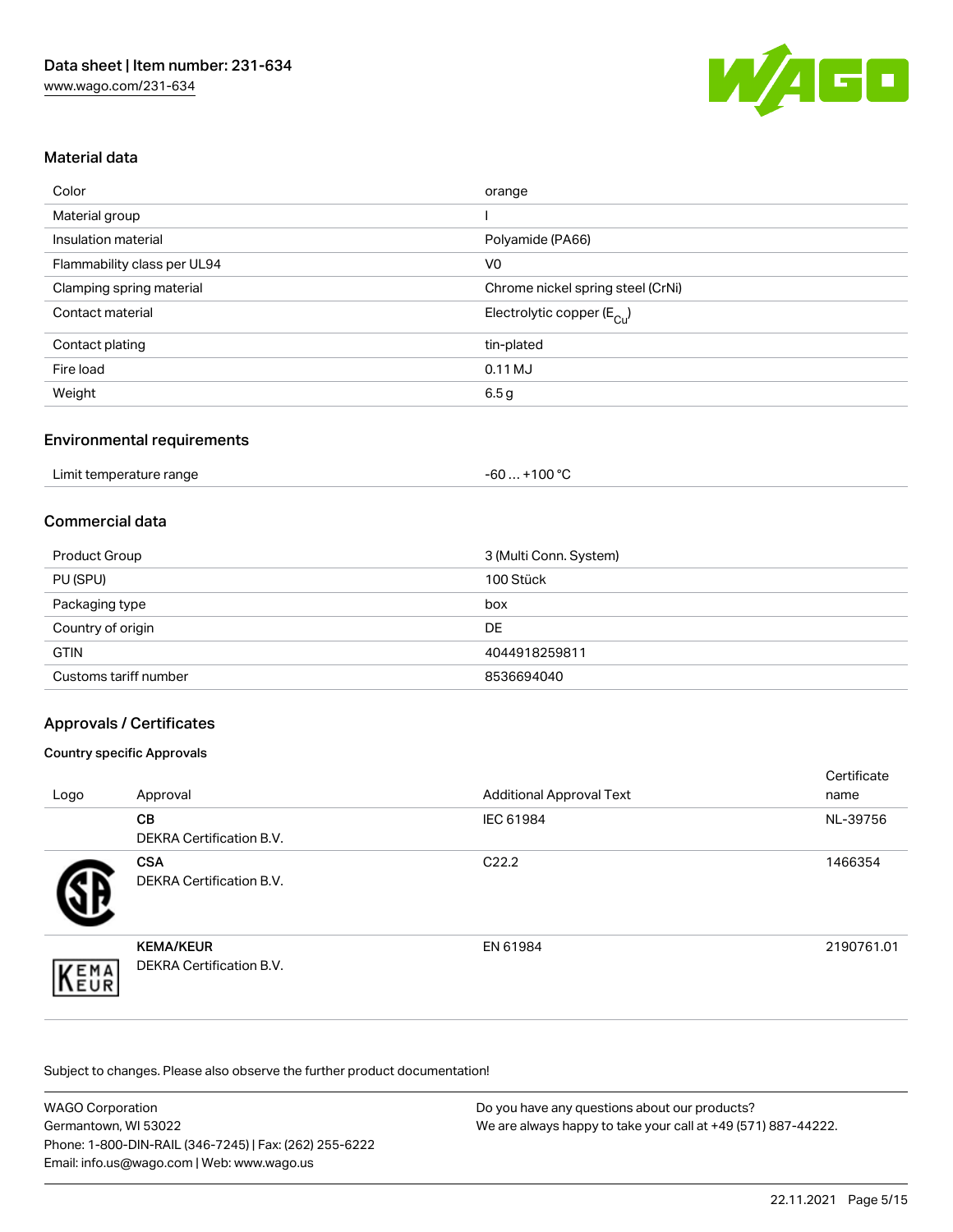

### Ship Approvals

| Logo                | Approval                                                                                                                                               | <b>Additional Approval Text</b>                                                                     | Certificate<br>name                |
|---------------------|--------------------------------------------------------------------------------------------------------------------------------------------------------|-----------------------------------------------------------------------------------------------------|------------------------------------|
| <b>ABS</b>          | <b>ABS</b><br>American Bureau of Shipping                                                                                                              |                                                                                                     | $19 -$<br>HG1869876-<br><b>PDA</b> |
|                     | <b>DNV GL</b><br>Det Norske Veritas, Germanischer Lloyd                                                                                                |                                                                                                     | TAE000016Z                         |
|                     | LR.<br>Lloyds Register                                                                                                                                 | IEC 61984                                                                                           | 96/20035<br>(E5)                   |
| <b>UL-Approvals</b> |                                                                                                                                                        |                                                                                                     |                                    |
| Logo                | Approval                                                                                                                                               | <b>Additional Approval Text</b>                                                                     | Certificate<br>name                |
|                     | UL<br>UL International Germany GmbH                                                                                                                    | <b>UL 1977</b>                                                                                      | E45171                             |
|                     | <b>UR</b><br>Underwriters Laboratories Inc.                                                                                                            | <b>UL 1059</b>                                                                                      | E45172                             |
| Counterpart         |                                                                                                                                                        |                                                                                                     |                                    |
|                     | Item no.2231-304/008-000<br>Female plug; 4-pole; push-button; snap-in mounting feet; 12 AWG max; pin spacing 5.08 mm; 1-<br>conductor per pole; orange |                                                                                                     | www.wago.com/2231-304<br>/008-000  |
|                     | Item no.2231-304/026-000                                                                                                                               | Female plug; 4-pole; push-button; 12 AWG max; pin spacing 5.08 mm; 1-conductor per pole; orange     | www.wago.com/2231-304<br>/026-000  |
|                     | Item no.2231-304/031-000<br>pole; orange                                                                                                               | Female plug; 4-pole; push-button; mounting flange; 12 AWG max; pin spacing 5.08 mm; 1-conductor per | www.wago.com/2231-304<br>/031-000  |
|                     | Item no.2231-304/037-000<br>pole; orange                                                                                                               | Female plug; 4-pole; push-button; locking lever; 12 AWG max; pin spacing 5.08 mm; 1-conductor per   | www.wago.com/2231-304<br>/037-000  |
|                     | Item no.231-2304/026-000                                                                                                                               |                                                                                                     | www.wago.com/231-2304              |

2-conductor female connector; Push-in CAGE CLAMP®; 2.5 mm²; Pin spacing 5.08 mm; 4-pole; with

Item no.231-2304/037-000

[www.wago.com/231-2304](https://www.wago.com/231-2304/037-000)

[/026-000](https://www.wago.com/231-2304/026-000)

Subject to changes. Please also observe the further product documentation!

integrated end plate; 2,50 mm²; orange

WAGO Corporation Germantown, WI 53022 Phone: 1-800-DIN-RAIL (346-7245) | Fax: (262) 255-6222 Email: info.us@wago.com | Web: www.wago.us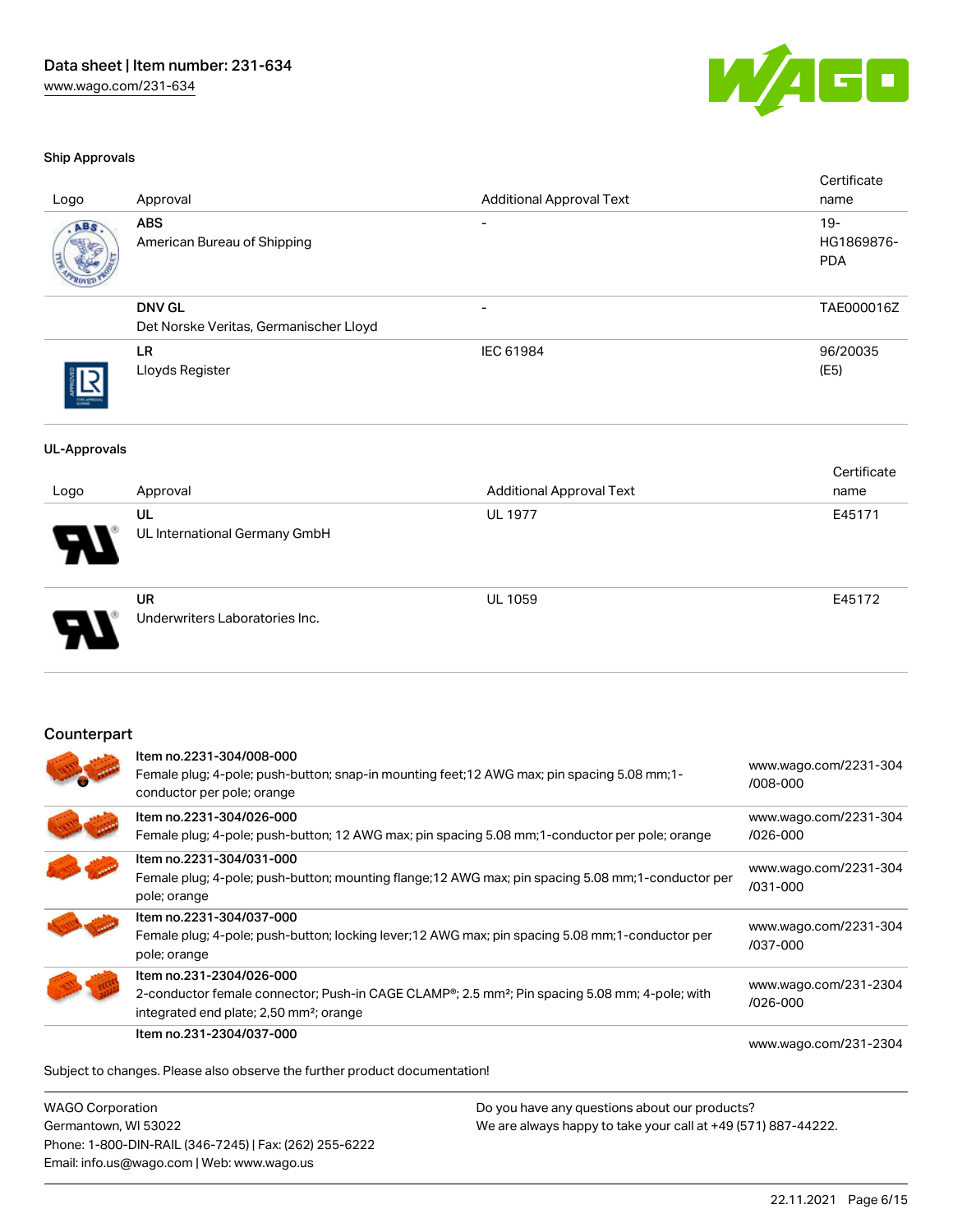



| 2-conductor female connector; Push-in CAGE CLAMP®; 2.5 mm <sup>2</sup> ; Pin spacing 5.08 mm; 4-pole; Lateral<br>locking levers; 2,50 mm <sup>2</sup> ; orange | /037-000                          |
|----------------------------------------------------------------------------------------------------------------------------------------------------------------|-----------------------------------|
| Item no.2231-304/102-000<br>Female plug; 4-pole; push-button; with integrated end plate; 12 AWG max; pin spacing 5.08 mm; 1-<br>conductor per pole; orange     | www.wago.com/2231-304<br>/102-000 |
| Item no.231-304/008-000<br>Female plug; 4-pole; snap-in mounting feet; 12 AWG max; pin spacing 5.08 mm; 1 conductor per pole;<br>orange                        | www.wago.com/231-304<br>/008-000  |
| Item no.231-304/031-000<br>Female plug; 4-pole; mounting flange; 12 AWG max; pin spacing 5.08 mm; 1 conductor per pole; orange                                 | www.wago.com/231-304<br>/031-000  |
| Item no.231-304/026-000<br>Female plug; 4-pole; 12 AWG max; pin spacing 5.08 mm; 1 conductor per pole; orange                                                  | www.wago.com/231-304<br>/026-000  |
| Item no.231-304/037-000<br>Female plug; 4-pole; locking lever; 12 AWG max; pin spacing 5.08 mm; 1 conductor per pole; orange                                   | www.wago.com/231-304<br>/037-000  |
| Item no.231-304/102-000<br>Female plug; 4-pole; with integrated end plate; 12 AWG max; pin spacing 5.08 mm; 1 conductor per pole;<br>orange                    | www.wago.com/231-304<br>/102-000  |
| Item no.232-164/031-000<br>THT female header; straight; Pin spacing 5.08 mm; 4-pole; clamping collar; 0.6 x 1.0 mm solder pin;<br>orange                       | www.wago.com/232-164<br>/031-000  |
| Item no.232-164<br>THT female header; straight; Pin spacing 5.08 mm; 4-pole; 0.6 x 1.0 mm solder pin; orange                                                   | www.wago.com/232-164              |
| Item no.232-164/039-000<br>THT female header; straight; Pin spacing 5.08 mm; 4-pole; Locking lever; 0.6 x 1.0 mm solder pin; orange /039-000                   | www.wago.com/232-164              |
| ltem no.232-164/047-000<br>THT female header; straight; Pin spacing 5.08 mm; 4-pole; Spacer flange; 0.6 x 1.0 mm solder pin; orange /047-000                   | www.wago.com/232-164              |
| Item no.232-264/039-000<br>THT female header; angled; Pin spacing 5.08 mm; 4-pole; Locking lever; 0.6 x 1.0 mm solder pin; orange                              | www.wago.com/232-264<br>/039-000  |
| Item no.232-264<br>THT female header; angled; Pin spacing 5.08 mm; 4-pole; 0.6 x 1.0 mm solder pin; orange                                                     | www.wago.com/232-264              |
|                                                                                                                                                                |                                   |

Subject to changes. Please also observe the further product documentation!

WAGO Corporation Germantown, WI 53022 Phone: 1-800-DIN-RAIL (346-7245) | Fax: (262) 255-6222 Email: info.us@wago.com | Web: www.wago.us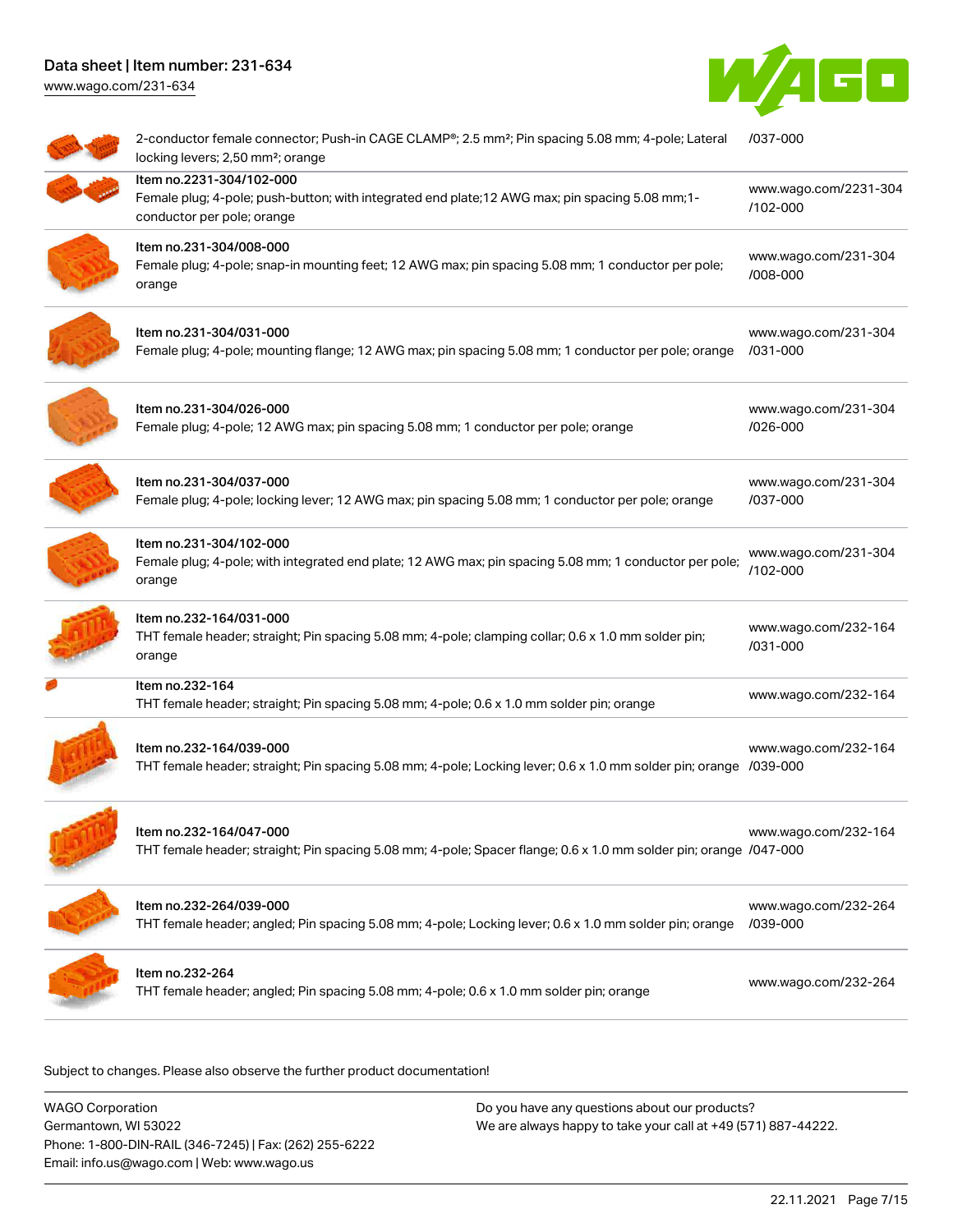[www.wago.com/231-634](http://www.wago.com/231-634)



[www.wago.com/232-264](https://www.wago.com/232-264/047-000)

[www.wago.com/232-264](https://www.wago.com/232-264/031-000)



#### Item no.232-264/047-000

THT female header; angled; Pin spacing 5.08 mm; 4-pole; Spacer flange; 0.6 x 1.0 mm solder pin; orange [/047-000](https://www.wago.com/232-264/047-000)



### Item no.232-264/031-000

THT female header; angled; Pin spacing 5.08 mm; 4-pole; clamping collar; 0.6 x 1.0 mm solder pin; orange [/031-000](https://www.wago.com/232-264/031-000)

### Optional accessories

Insulations stops

Insulation stop



Item no.: 231-672 Insulation stop; 0.75 - 1 mm<sup>2</sup>; dark gray [www.wago.com/231-672](http://www.wago.com/231-672) msulation stop; 0.75 - 1 mm<sup>2</sup>; dark gray

Item no.: 231-670 **CALLED** Insulation stop; 0.08-0.2 mm<sup>2</sup> / 0.2 mm<sup>2</sup> "s"; white [www.wago.com/231-670](http://www.wago.com/231-670) www.wago.com/231-670 FEREE



Item no.: 231-671

Insulation stop; 0.25 - 0.5 mm²; light gray [www.wago.com/231-671](http://www.wago.com/231-671) www.wago.com/231-671

### Marking accessories

 Marking strip Item no.: 210-331/508-103 Marking strips; as a DIN A4 sheet; MARKED; 1-12 (200x); Height of marker strip: 2.3 mm/0.091 in; Strip length 182 mm; Horizontal marking; Self-adhesive; white [www.wago.com/210-331](http://www.wago.com/210-331/508-103) [/508-103](http://www.wago.com/210-331/508-103) Item no.: 210-331/508-104 Marking strips; as a DIN A4 sheet; MARKED; 13-24 (200x); Height of marker strip: 2.3 mm/0.091 in; Strip length 182 mm; Horizontal marking; Self-adhesive; white [www.wago.com/210-331](http://www.wago.com/210-331/508-104) [/508-104](http://www.wago.com/210-331/508-104) Item no.: 210-332/508-202 Marking strips; as a DIN A4 sheet; MARKED; 1-16 (160x); Height of marker strip: 3 mm; Strip length 182 mm; Horizontal marking; Self-adhesive; white [www.wago.com/210-332](http://www.wago.com/210-332/508-202) [/508-202](http://www.wago.com/210-332/508-202) Item no.: 210-332/508-204 Marking strips; as a DIN A4 sheet; MARKED; 17-32 (160x); Height of marker strip: 3 mm; Strip length 182 mm; Horizontal marking; Self-adhesive; white [www.wago.com/210-332](http://www.wago.com/210-332/508-204) [/508-204](http://www.wago.com/210-332/508-204) Item no.: 210-332/508-206 Marking strips; as a DIN A4 sheet; MARKED; 33-48 (160x); Height of marker strip: 3 mm; Strip length 182 mm; Horizontal marking; Self-adhesive; white [www.wago.com/210-332](http://www.wago.com/210-332/508-206) [/508-206](http://www.wago.com/210-332/508-206) Item no.: 210-332/508-205 Marking strips; as a DIN A4 sheet; MARKED; 1-32 (80x); Height of marker strip: 3 mm; Strip length 182 mm; Horizontal marking; Self-adhesive; white [www.wago.com/210-332](http://www.wago.com/210-332/508-205) [/508-205](http://www.wago.com/210-332/508-205)

Subject to changes. Please also observe the further product documentation! Tools

WAGO Corporation Germantown, WI 53022 Phone: 1-800-DIN-RAIL (346-7245) | Fax: (262) 255-6222 Email: info.us@wago.com | Web: www.wago.us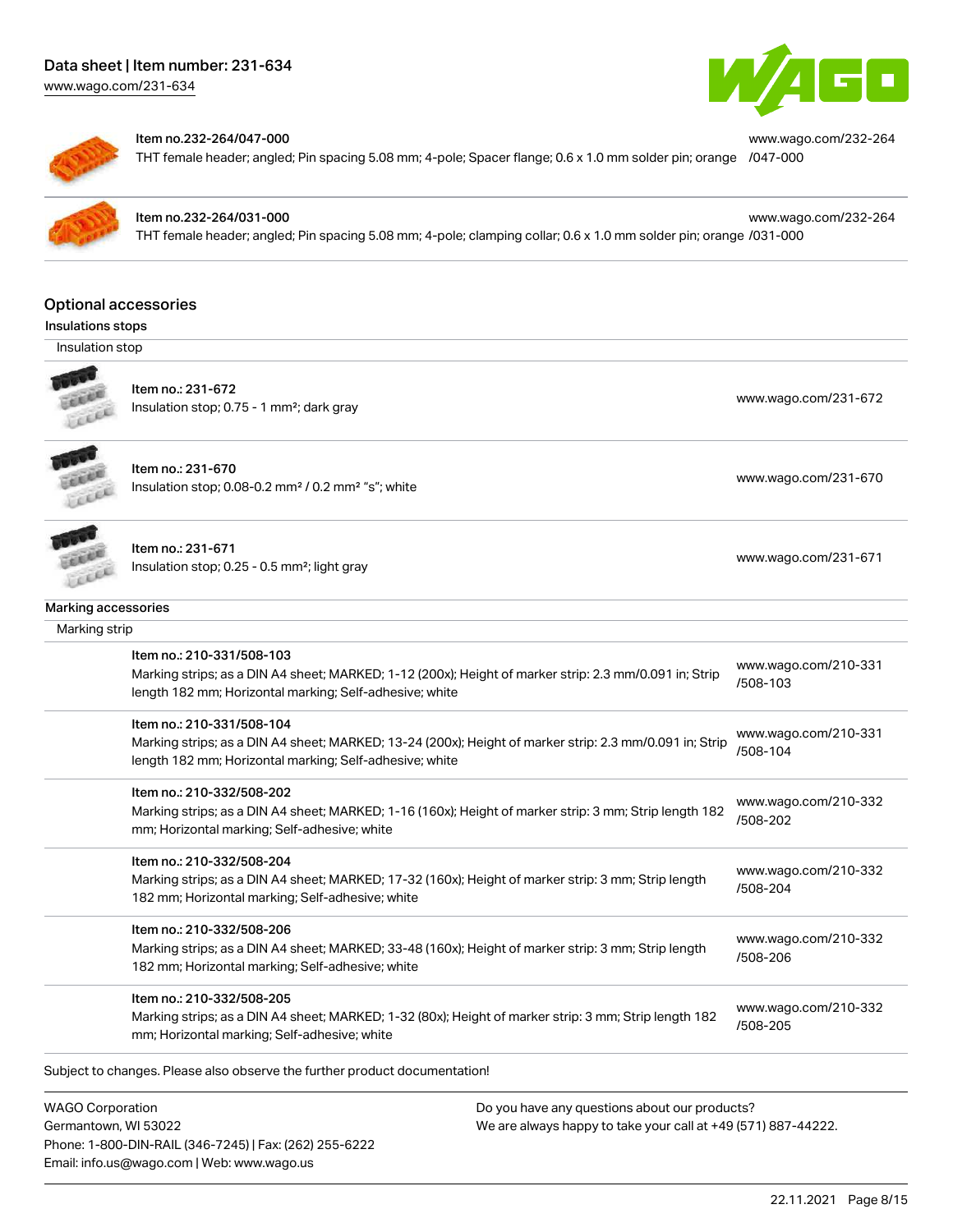[www.wago.com/231-634](http://www.wago.com/231-634)



| Tools          |                                                                                                                  |                      |
|----------------|------------------------------------------------------------------------------------------------------------------|----------------------|
| Operating tool |                                                                                                                  |                      |
|                | Item no.: 209-130<br>Operating tool; suitable for 264, 280 and 281 Series; 1-way; of insulating material; white  | www.wago.com/209-130 |
|                | Item no.: 209-132<br>Operating tool; for connecting comb-style jumper bar; 2-way; of insulating material         | www.wago.com/209-132 |
|                | Item no.: 210-657<br>Operating tool; Blade: 3.5 x 0.5 mm; with a partially insulated shaft; short; multicoloured | www.wago.com/210-657 |
|                | Item no.: 210-720<br>Operating tool; Blade: 3.5 x 0.5 mm; with a partially insulated shaft; multicoloured        | www.wago.com/210-720 |
|                | Item no.: 231-131<br>Operating tool; made of insulating material; 1-way; loose; white                            | www.wago.com/231-131 |
|                | Item no.: 231-291<br>Operating tool; made of insulating material; 1-way; loose; red                              | www.wago.com/231-291 |
|                | Item no.: 280-432<br>Operating tool; made of insulating material; 2-way; white                                   | www.wago.com/280-432 |
|                | Item no.: 280-434<br>Operating tool; made of insulating material; 4-way                                          | www.wago.com/280-434 |
|                | Item no.: 280-437<br>Operating tool; made of insulating material; 7-way                                          | www.wago.com/280-437 |
|                | Item no.: 280-440<br>Operating tool; made of insulating material; 10-way                                         | www.wago.com/280-440 |
|                | Item no.: 280-435<br>Operating tool; made of insulating material; 5-way; gray                                    | www.wago.com/280-435 |
|                | Item no.: 280-436<br>Operating tool; made of insulating material; 6-way                                          | www.wago.com/280-436 |
|                | Item no.: 280-438<br>Operating tool; made of insulating material; 8-way                                          | www.wago.com/280-438 |
|                | Item no.: 280-433<br>Operating tool; made of insulating material; 3-way                                          | www.wago.com/280-433 |
| Coding         |                                                                                                                  |                      |
| Coding         |                                                                                                                  |                      |
|                | Item no.: 231-129<br>Coding key; snap-on type; light gray                                                        | www.wago.com/231-129 |
| Ferrules       |                                                                                                                  |                      |

WAGO Corporation Germantown, WI 53022 Phone: 1-800-DIN-RAIL (346-7245) | Fax: (262) 255-6222 Email: info.us@wago.com | Web: www.wago.us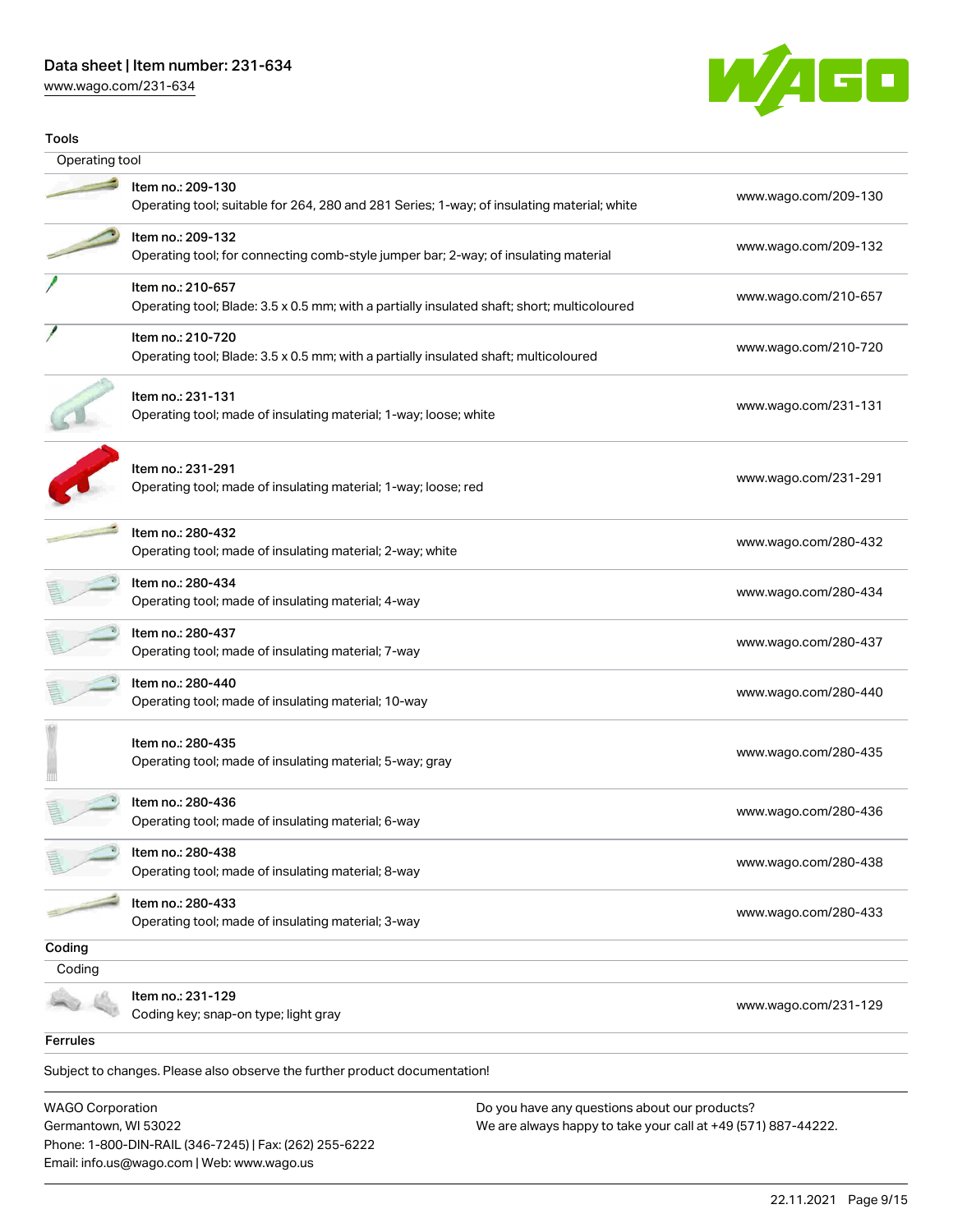[www.wago.com/231-634](http://www.wago.com/231-634)



| Ferrule |                                                                                                                                                                                    |                      |
|---------|------------------------------------------------------------------------------------------------------------------------------------------------------------------------------------|----------------------|
|         | Item no.: 216-101<br>Ferrule; Sleeve for 0.5 mm <sup>2</sup> / AWG 22; uninsulated; electro-tin plated; silver-colored                                                             | www.wago.com/216-101 |
|         | Item no.: 216-104<br>Ferrule; Sleeve for 1.5 mm <sup>2</sup> / AWG 16; uninsulated; electro-tin plated; silver-colored                                                             | www.wago.com/216-104 |
|         | Item no.: 216-106<br>Ferrule; Sleeve for 2.5 mm <sup>2</sup> / AWG 14; uninsulated; electro-tin plated; silver-colored                                                             | www.wago.com/216-106 |
|         | Item no.: 216-102<br>Ferrule; Sleeve for 0.75 mm <sup>2</sup> / AWG 20; uninsulated; electro-tin plated; silver-colored                                                            | www.wago.com/216-102 |
|         | Item no.: 216-103<br>Ferrule; Sleeve for 1 mm <sup>2</sup> / AWG 18; uninsulated; electro-tin plated                                                                               | www.wago.com/216-103 |
|         | Item no.: 216-123<br>Ferrule; Sleeve for 1 mm <sup>2</sup> / AWG 18; uninsulated; electro-tin plated; silver-colored                                                               | www.wago.com/216-123 |
|         | Item no.: 216-122<br>Ferrule; Sleeve for 0.75 mm <sup>2</sup> / AWG 20; uninsulated; electro-tin plated; silver-colored                                                            | www.wago.com/216-122 |
| I.      | Item no.: 216-124<br>Ferrule; Sleeve for 1.5 mm <sup>2</sup> / AWG 16; uninsulated; electro-tin plated                                                                             | www.wago.com/216-124 |
|         | Item no.: 216-142<br>Ferrule; Sleeve for 0.75 mm <sup>2</sup> / 18 AWG; uninsulated; electro-tin plated; electrolytic copper; gastight<br>crimped; acc. to DIN 46228, Part 1/08.92 | www.wago.com/216-142 |
|         | Item no.: 216-132<br>Ferrule; Sleeve for 0.34 mm <sup>2</sup> / AWG 24; uninsulated; electro-tin plated                                                                            | www.wago.com/216-132 |
| ī.      | Item no.: 216-121<br>Ferrule; Sleeve for 0.5 mm <sup>2</sup> / AWG 22; uninsulated; electro-tin plated; silver-colored                                                             | www.wago.com/216-121 |
|         | Item no.: 216-143<br>Ferrule; Sleeve for 1 mm <sup>2</sup> / AWG 18; uninsulated; electro-tin plated; electrolytic copper; gastight<br>crimped; acc. to DIN 46228, Part 1/08.92    | www.wago.com/216-143 |
|         | Item no.: 216-131<br>Ferrule; Sleeve for 0.25 mm <sup>2</sup> / AWG 24; uninsulated; electro-tin plated; silver-colored                                                            | www.wago.com/216-131 |
|         | Item no.: 216-141<br>Ferrule; Sleeve for 0.5 mm <sup>2</sup> / 20 AWG; uninsulated; electro-tin plated; electrolytic copper; gastight<br>crimped; acc. to DIN 46228, Part 1/08.92  | www.wago.com/216-141 |
| ı       | Item no.: 216-152<br>Ferrule; Sleeve for 0.34 mm <sup>2</sup> / AWG 24; uninsulated; electro-tin plated                                                                            | www.wago.com/216-152 |
|         | Item no.: 216-203<br>Ferrule; Sleeve for 1 mm <sup>2</sup> / AWG 18; insulated; electro-tin plated; red                                                                            | www.wago.com/216-203 |
|         | Item no.: 216-202<br>Ferrule; Sleeve for 0.75 mm <sup>2</sup> / 18 AWG; insulated; electro-tin plated; gray                                                                        | www.wago.com/216-202 |

 $\bar{1}$ 

| <b>WAGO Corporation</b>                                | Do you have any questions about our products?                 |
|--------------------------------------------------------|---------------------------------------------------------------|
| Germantown, WI 53022                                   | We are always happy to take your call at +49 (571) 887-44222. |
| Phone: 1-800-DIN-RAIL (346-7245)   Fax: (262) 255-6222 |                                                               |
| Email: info.us@wago.com   Web: www.wago.us             |                                                               |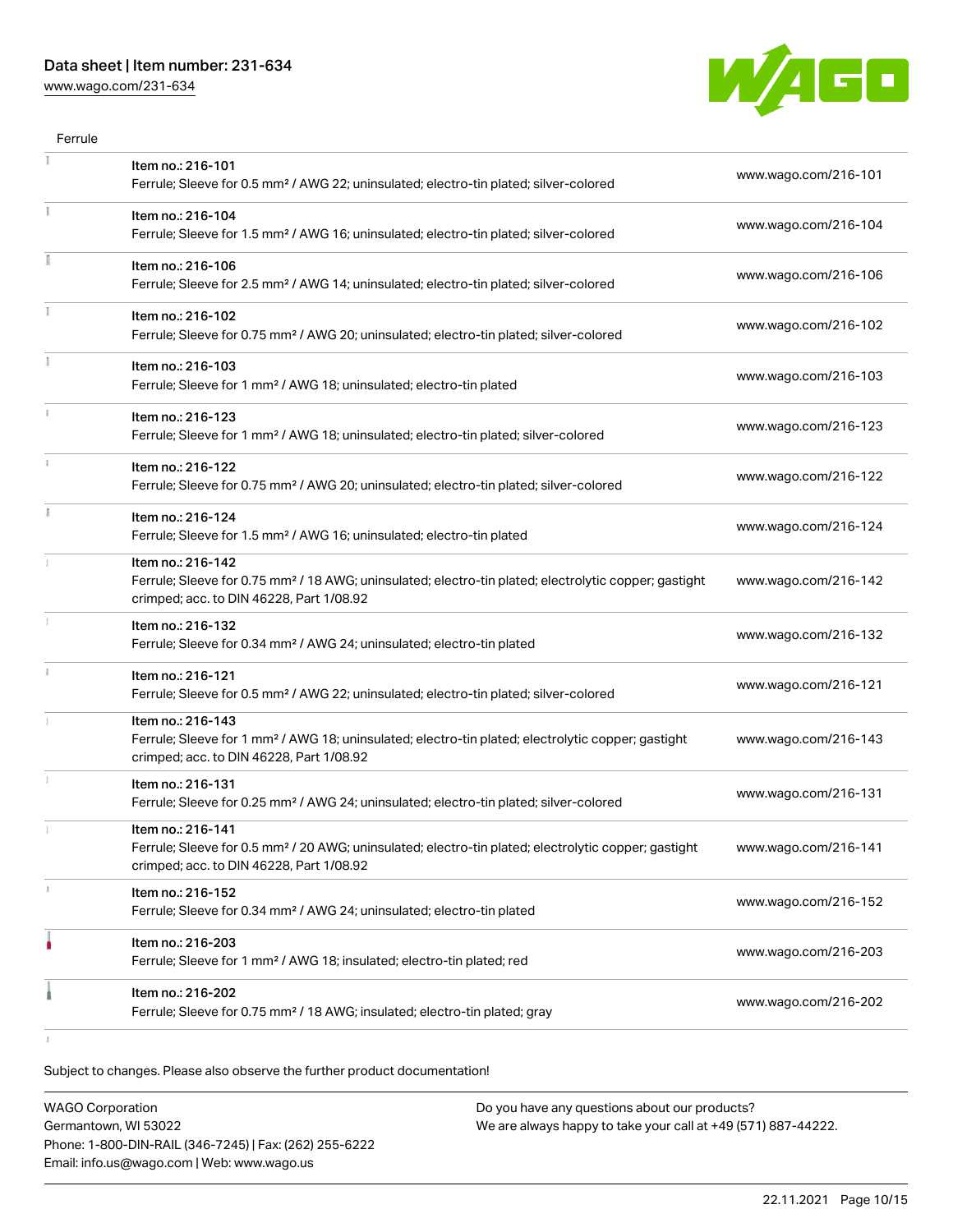[www.wago.com/231-634](http://www.wago.com/231-634)



| Item no.: 216-151<br>Ferrule; Sleeve for 0.25 mm <sup>2</sup> / AWG 24; uninsulated; electro-tin plated                                                                                           | www.wago.com/216-151                                                                                                                                                                                                                                                                     |
|---------------------------------------------------------------------------------------------------------------------------------------------------------------------------------------------------|------------------------------------------------------------------------------------------------------------------------------------------------------------------------------------------------------------------------------------------------------------------------------------------|
| Item no.: 216-204<br>Ferrule; Sleeve for 1.5 mm <sup>2</sup> / AWG 16; insulated; electro-tin plated; black                                                                                       | www.wago.com/216-204                                                                                                                                                                                                                                                                     |
| Item no.: 216-144<br>Ferrule; Sleeve for 1.5 mm <sup>2</sup> / AWG 16; uninsulated; electro-tin plated; electrolytic copper; gastight<br>crimped; acc. to DIN 46228, Part 1/08.92; silver-colored | www.wago.com/216-144                                                                                                                                                                                                                                                                     |
| Item no.: 216-201<br>Ferrule; Sleeve for 0.5 mm <sup>2</sup> / 20 AWG; insulated; electro-tin plated; white                                                                                       | www.wago.com/216-201                                                                                                                                                                                                                                                                     |
| Item no.: 216-223<br>Ferrule; Sleeve for 1 mm <sup>2</sup> / AWG 18; insulated; electro-tin plated; red                                                                                           | www.wago.com/216-223                                                                                                                                                                                                                                                                     |
| Item no.: 216-241<br>Ferrule; Sleeve for 0.5 mm <sup>2</sup> / 20 AWG; insulated; electro-tin plated; electrolytic copper; gastight<br>crimped; acc. to DIN 46228, Part 4/09.90; white            | www.wago.com/216-241                                                                                                                                                                                                                                                                     |
| Item no.: 216-242<br>Ferrule; Sleeve for 0.75 mm <sup>2</sup> / 18 AWG; insulated; electro-tin plated; electrolytic copper; gastight<br>crimped; acc. to DIN 46228, Part 4/09.90; gray            | www.wago.com/216-242                                                                                                                                                                                                                                                                     |
| Item no.: 216-222<br>Ferrule; Sleeve for 0.75 mm <sup>2</sup> / 18 AWG; insulated; electro-tin plated; gray                                                                                       | www.wago.com/216-222                                                                                                                                                                                                                                                                     |
| Item no.: 216-221<br>Ferrule; Sleeve for 0.5 mm <sup>2</sup> / 20 AWG; insulated; electro-tin plated; white                                                                                       | www.wago.com/216-221                                                                                                                                                                                                                                                                     |
| Item no.: 216-224<br>Ferrule; Sleeve for 1.5 mm <sup>2</sup> / AWG 16; insulated; electro-tin plated; black                                                                                       | www.wago.com/216-224                                                                                                                                                                                                                                                                     |
| Item no.: 216-243<br>acc. to DIN 46228, Part 4/09.90; red                                                                                                                                         |                                                                                                                                                                                                                                                                                          |
| Item no.: 216-244<br>Ferrule; Sleeve for 1.5 mm <sup>2</sup> / AWG 16; insulated; electro-tin plated; electrolytic copper; gastight<br>crimped; acc. to DIN 46228, Part 4/09.90; black            | www.wago.com/216-244                                                                                                                                                                                                                                                                     |
| Item no.: 216-263<br>acc. to DIN 46228, Part 4/09.90; red                                                                                                                                         |                                                                                                                                                                                                                                                                                          |
| Item no.: 216-264<br>Ferrule; Sleeve for 1.5 mm <sup>2</sup> / AWG 16; insulated; electro-tin plated; electrolytic copper; gastight<br>crimped; acc. to DIN 46228, Part 4/09.90; black            | www.wago.com/216-264                                                                                                                                                                                                                                                                     |
| Item no.: 216-284<br>Ferrule; Sleeve for 1.5 mm <sup>2</sup> / AWG 16; insulated; electro-tin plated; electrolytic copper; gastight<br>crimped; acc. to DIN 46228, Part 4/09.90; black            | www.wago.com/216-284                                                                                                                                                                                                                                                                     |
| Item no.: 216-262<br>Ferrule; Sleeve for 0.75 mm <sup>2</sup> / 18 AWG; insulated; electro-tin plated; electrolytic copper; gastight<br>crimped; acc. to DIN 46228, Part 4/09.90; gray            | www.wago.com/216-262                                                                                                                                                                                                                                                                     |
| Item no.: 216-301<br>Ferrule; Sleeve for 0.25 mm <sup>2</sup> / AWG 24; insulated; electro-tin plated; yellow                                                                                     | www.wago.com/216-301                                                                                                                                                                                                                                                                     |
|                                                                                                                                                                                                   | Ferrule; Sleeve for 1 mm <sup>2</sup> / AWG 18; insulated; electro-tin plated; electrolytic copper; gastight crimped; www.wago.com/216-243<br>Ferrule; Sleeve for 1 mm <sup>2</sup> / AWG 18; insulated; electro-tin plated; electrolytic copper; gastight crimped; www.wago.com/216-263 |

Subject to changes. Please also observe the further product documentation!

WAGO Corporation Germantown, WI 53022 Phone: 1-800-DIN-RAIL (346-7245) | Fax: (262) 255-6222 Email: info.us@wago.com | Web: www.wago.us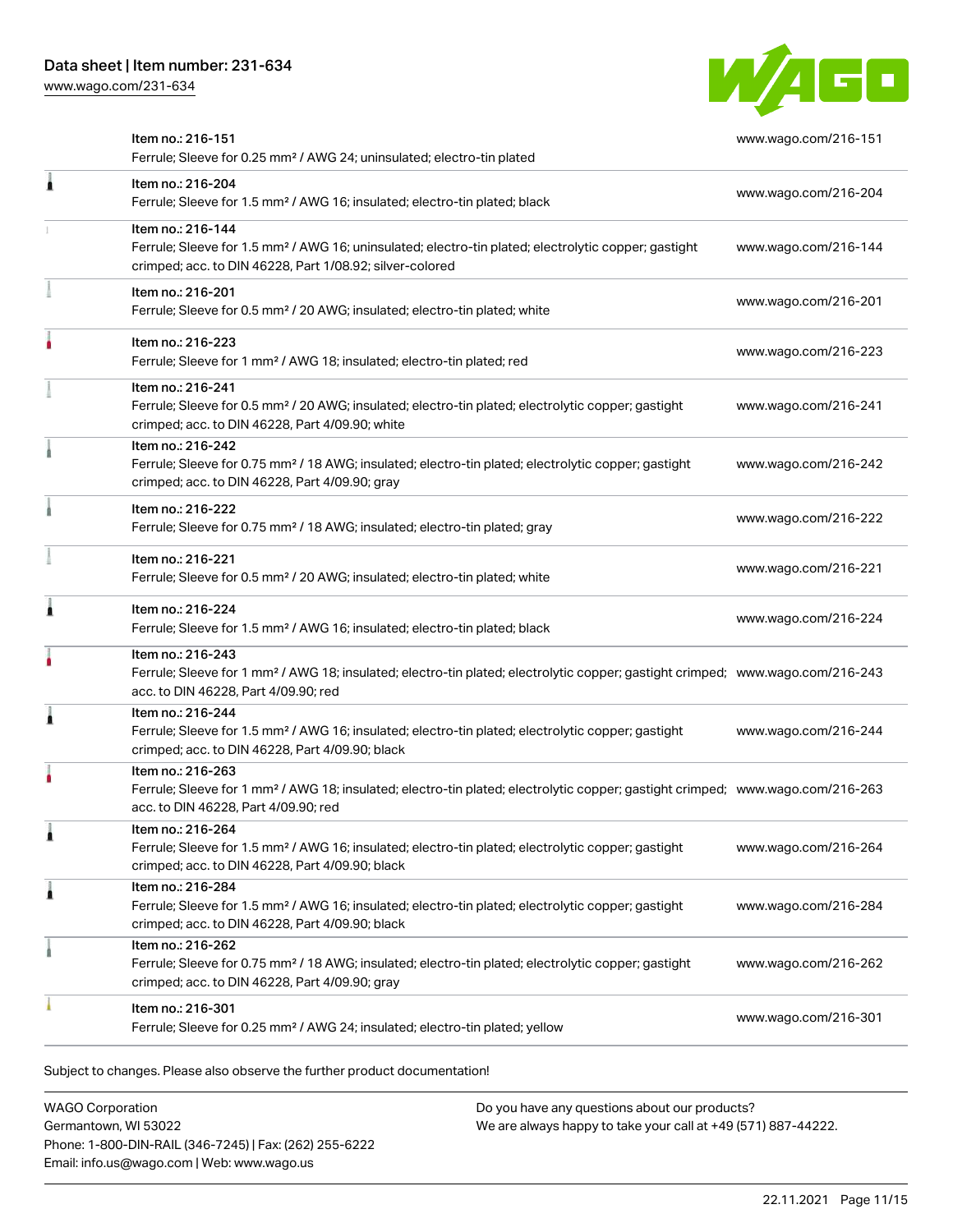[www.wago.com/231-634](http://www.wago.com/231-634)



|                       | Item no.: 216-321                                                                                 | www.wago.com/216-321 |
|-----------------------|---------------------------------------------------------------------------------------------------|----------------------|
|                       | Ferrule; Sleeve for 0.25 mm <sup>2</sup> / AWG 24; insulated; electro-tin plated; yellow          |                      |
|                       | Item no.: 216-322                                                                                 | www.wago.com/216-322 |
|                       | Ferrule; Sleeve for 0.34 mm <sup>2</sup> / 22 AWG; insulated; electro-tin plated; green           |                      |
|                       | Item no.: 216-302                                                                                 |                      |
|                       | Ferrule; Sleeve for 0.34 mm <sup>2</sup> / 22 AWG; insulated; electro-tin plated; light turquoise | www.wago.com/216-302 |
| <b>Strain relief</b>  |                                                                                                   |                      |
| Strain relief housing |                                                                                                   |                      |
|                       | Item no.: 232-634                                                                                 |                      |
|                       | Strain relief housing; orange                                                                     | www.wago.com/232-634 |
| Cover                 |                                                                                                   |                      |
| Cover                 |                                                                                                   |                      |
|                       | Item no.: 231-669                                                                                 | www.wago.com/231-669 |
|                       | Lockout caps; for covering unused clamping units; orange                                          |                      |
| Jumpers               |                                                                                                   |                      |
| Jumper                |                                                                                                   |                      |
|                       | Item no.: 231-905                                                                                 | www.wago.com/231-905 |
|                       | Jumper; for conductor entry; 5-way; insulated; gray                                               |                      |
|                       | Item no.: 231-903                                                                                 |                      |
|                       | Jumper; for conductor entry; 3-way; insulated; gray                                               | www.wago.com/231-903 |
|                       | Item no.: 231-907                                                                                 |                      |
|                       | Jumper; for conductor entry; 7-way; insulated; gray                                               | www.wago.com/231-907 |
|                       | Item no.: 231-910                                                                                 |                      |
|                       | Jumper; for conductor entry; 10-way; insulated; gray                                              | www.wago.com/231-910 |
|                       |                                                                                                   |                      |
|                       | Item no.: 231-902                                                                                 | www.wago.com/231-902 |

# **Downloads** Documentation

| <b>Additional Information</b> |            |        |          |
|-------------------------------|------------|--------|----------|
| Technical explanations        | 2019 Apr 3 | pdf    | Download |
|                               |            | 2.0 MB |          |

## CAD files

### CAD data

2D/3D Models 231-634

Subject to changes. Please also observe the further product documentation!

WAGO Corporation Germantown, WI 53022 Phone: 1-800-DIN-RAIL (346-7245) | Fax: (262) 255-6222 Email: info.us@wago.com | Web: www.wago.us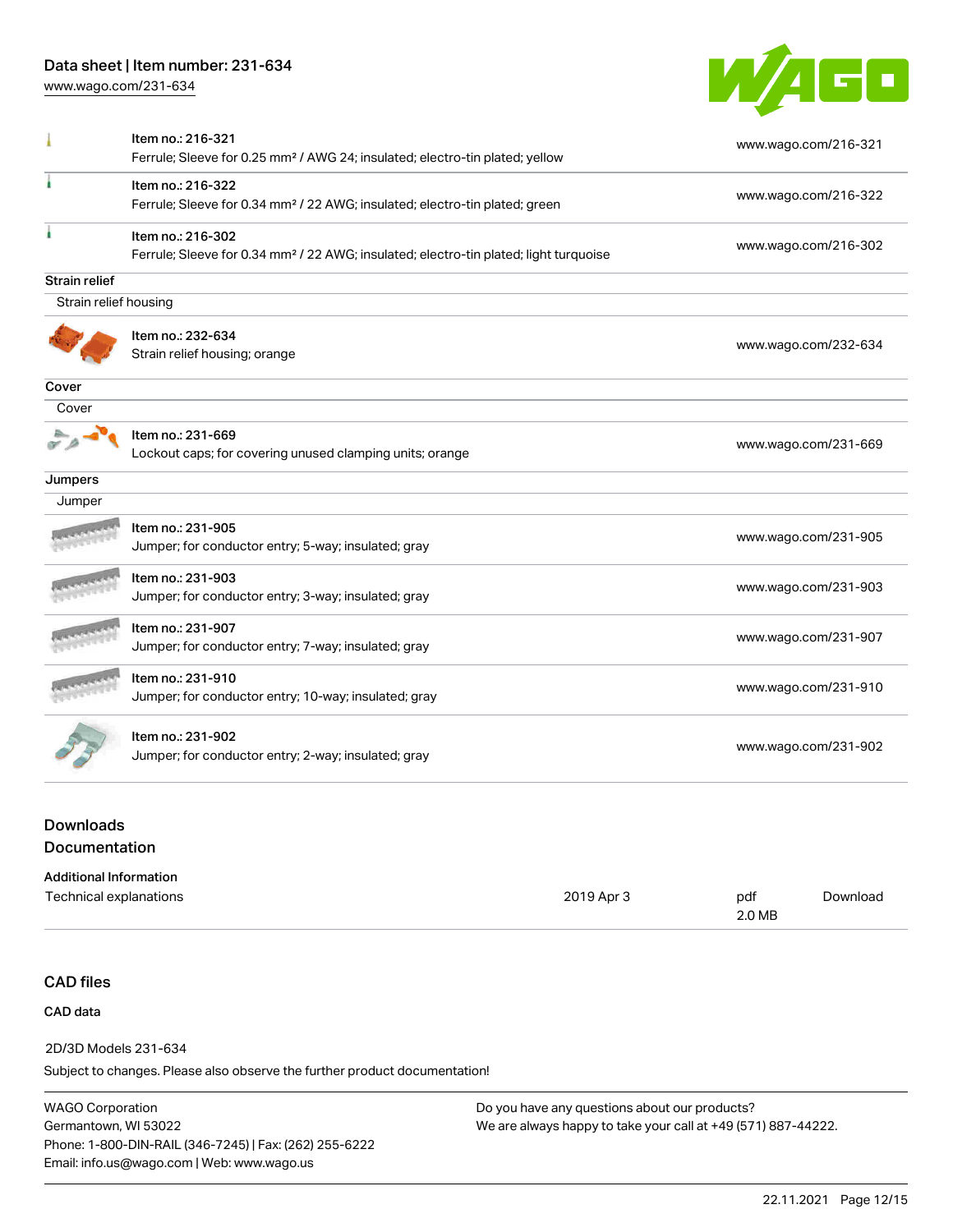

|                                                                                                                                | URL | Download |
|--------------------------------------------------------------------------------------------------------------------------------|-----|----------|
| <b>CAE</b> data                                                                                                                |     |          |
| EPLAN Data Portal 231-634                                                                                                      | URL | Download |
| ZUKEN Portal 231-634                                                                                                           | URL | Download |
| <b>Environmental Product Compliance</b>                                                                                        |     |          |
| <b>Compliance Search</b>                                                                                                       |     |          |
| Environmental Product Compliance 231-634                                                                                       | URL | Download |
| 1-conductor male connector; CAGE CLAMP®; 2.5 mm <sup>2</sup> ; Pin spacing 5.08 mm; 4-pole;<br>$2,50$ mm <sup>2</sup> ; orange |     |          |

# Installation Notes



Inserting a conductor via 3.5 mm screwdriver – CAGE CLAMP® actuation parallel to conductor entry.



Inserting a conductor via 3.5 mm screwdriver – CAGE CLAMP® actuation perpendicular to conductor entry.



Inserting a conductor into CAGE CLAMP® unit via operating lever (231-291).

Subject to changes. Please also observe the further product documentation!

WAGO Corporation Germantown, WI 53022 Phone: 1-800-DIN-RAIL (346-7245) | Fax: (262) 255-6222 Email: info.us@wago.com | Web: www.wago.us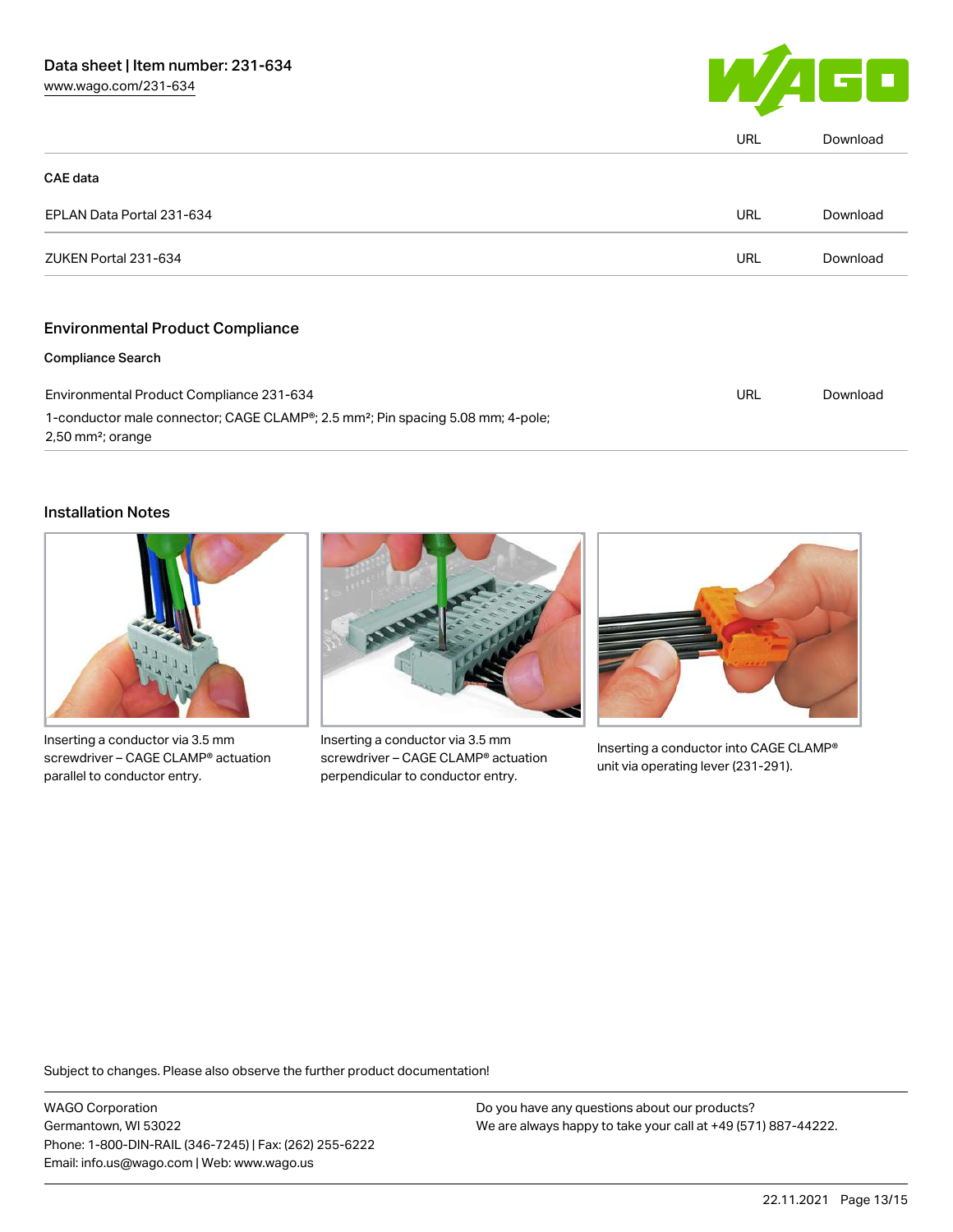[www.wago.com/231-634](http://www.wago.com/231-634)





Inserting a conductor via operating tool.

Coding



Coding a male header – fitting coding key(s).



Testing – female connector with CAGE CLAMP®

Integrated test ports for testing perpendicular to conductor entry via 2 or 2.3 mm Ø test plug

### Installation

Subject to changes. Please also observe the further product documentation!

WAGO Corporation Germantown, WI 53022 Phone: 1-800-DIN-RAIL (346-7245) | Fax: (262) 255-6222 Email: info.us@wago.com | Web: www.wago.us